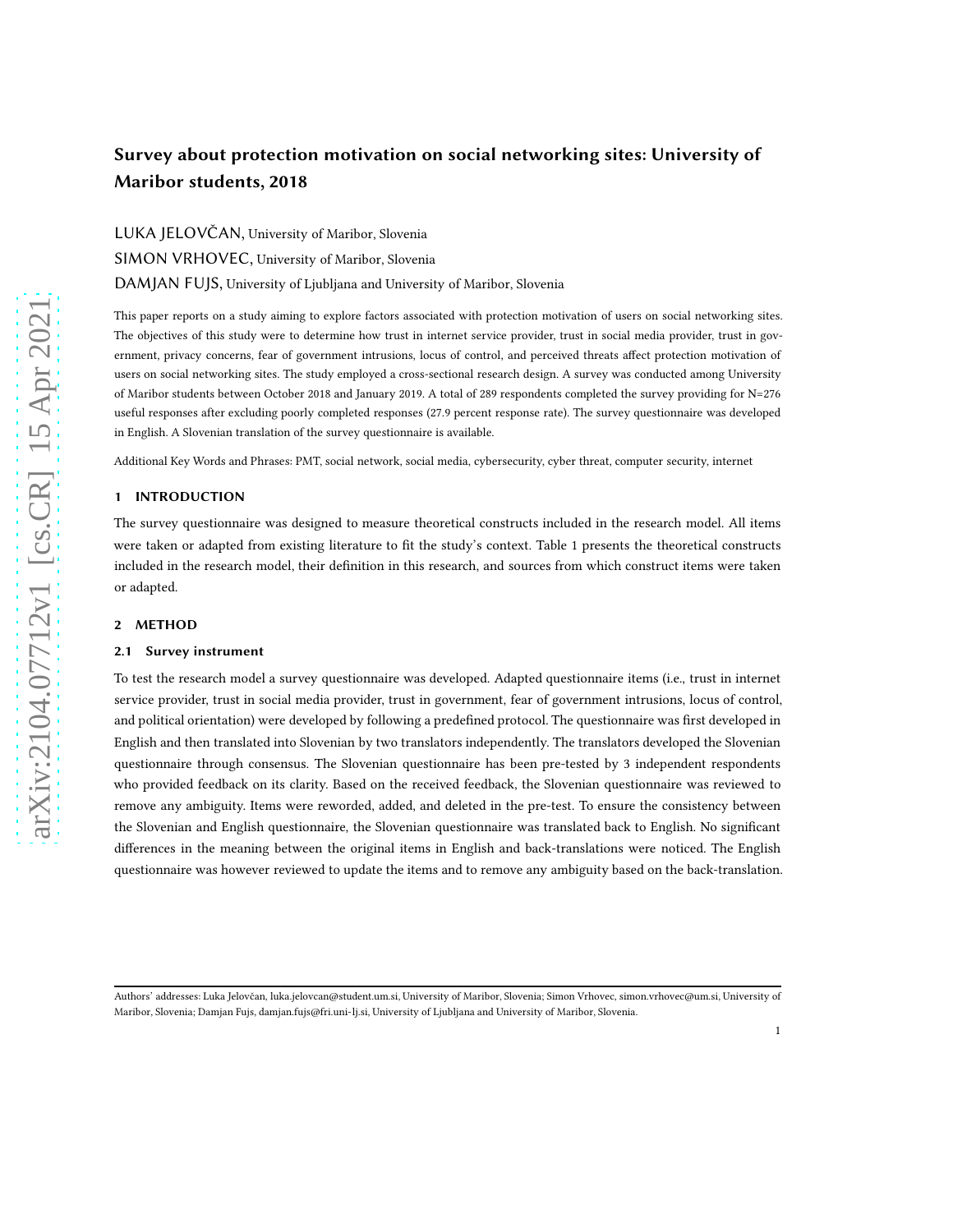<span id="page-1-0"></span>

| Theoretical construct                 | Definition in this research                                                                                        | Sources                   |
|---------------------------------------|--------------------------------------------------------------------------------------------------------------------|---------------------------|
| Trust in internet service<br>provider | The degree of trust in internet service provider.                                                                  | Trusting beliefs [4]      |
| Trust in social media provider        | The degree of trust in social media provider.                                                                      | Trusting beliefs [4]      |
| Trust in government                   | The degree of trust in government of the current country of resi-<br>dence.                                        | Trusting beliefs [4]      |
| Privacy concerns                      | The extent of concerns regarding privacy on social networking<br>sites.                                            | Privacy concerns [1]      |
| Fear of government intrusions         | The extent of fear regarding government intrusions into privacy.                                                   | Fear <sup>[5]</sup>       |
| Locus of control                      | The extent to which individuals take responsibility for self-<br>protecting on social networking sites themselves. | Locus of control [2]      |
| Perceived threats                     | The degree to which intrusions into accounts on social networking<br>sites threaten their users.                   | Perceived threats [1]     |
| Protection motivation                 | The degree of motivation to self-protect on social networking<br>sites.                                            | Behavioral intent [1]     |
| Political orientation                 | The extent to which individual tag themselves as "left" or "right".                                                | Political orientation [3] |

Table 1. Theoretical constructs in the survey questionnaire.

Table [3](#page-2-0) presents the survey questionnaire in English and Table [4](#page-3-0) presents the Slovenian translation of the survey questionnaire. Most items were measured using a 5-point Likert scale as presented in Table [5.](#page-4-0) Political orientation was measured with a 11-point scale as presented in Table [6.](#page-4-1)

#### 2.2 Data collection

We conducted the survey with the Slovenian translation of the questionnaire among University of Maribor students between 29 October 2018 and 28 January 2019. A total of 289 respondents completed the survey. After excluding poorly completed responses (responses with over 50 percent of missing values or standard deviation equal to 0 for constructs trust in internet service provider, trust in social media provider, trust in government, privacy concerns, fear of government intrusions, locus of control, perceived threats, and protection motivation), we were left with 276 useful responses providing for a response rate of 27.9 percent as presented in Table [2.](#page-1-1)

<span id="page-1-1"></span>Table 2. Sample with the size of the population, number of responses, and number of useful responses (N) after excluding poorly completed responses.

| Name.                 | Size | Responses | N |
|-----------------------|------|-----------|---|
| University of Maribor | 988  | 289       |   |

Due to the sensitive nature of the survey topic, safeguards were put in place to encourage participation and honest responses. First, the respondents were informed about the voluntariness and anonymity of participating in the survey. Next, the respondents were assured that the collected data will be used for research purposes only. No special incentives were offered to encourage participation in the survey.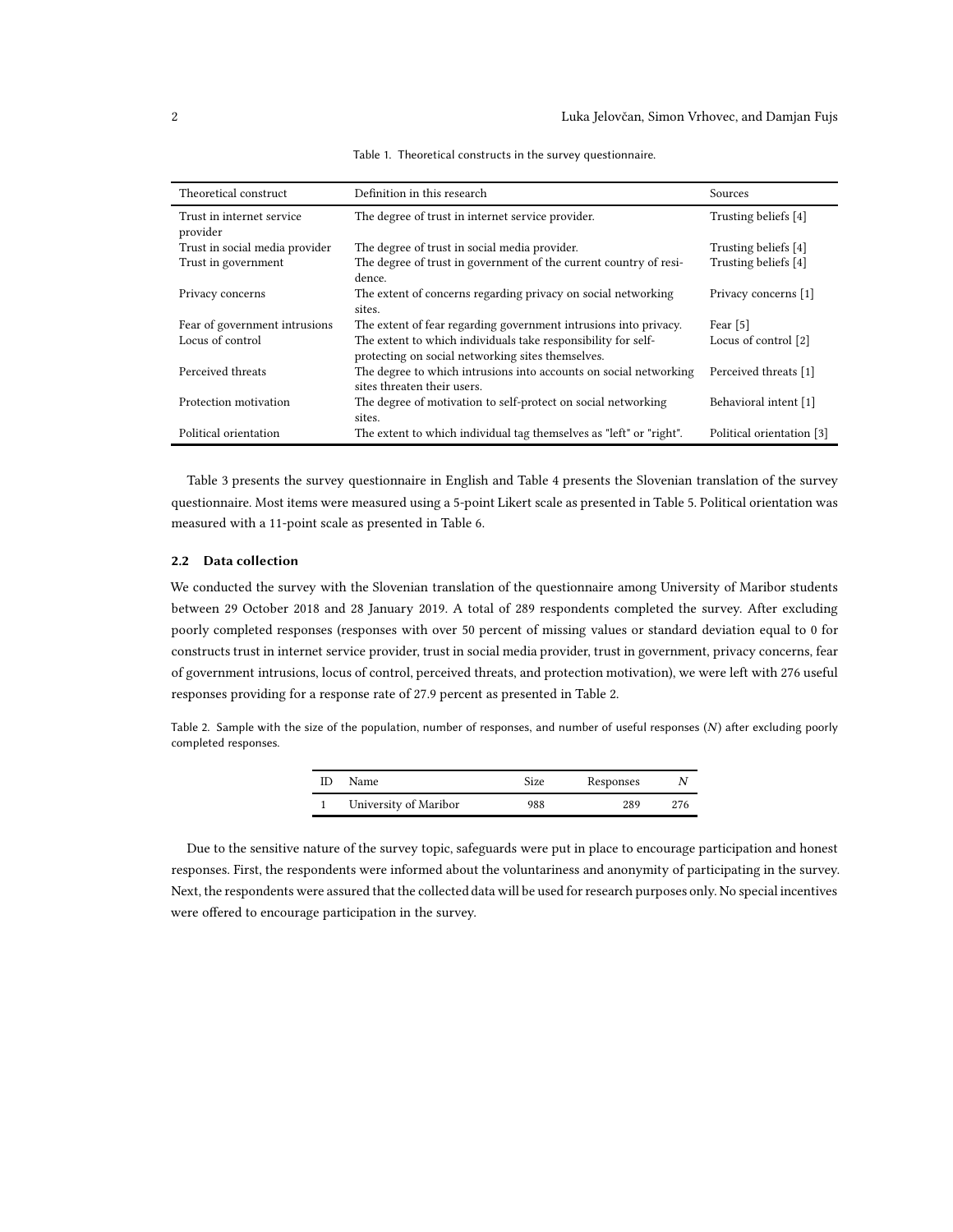Table 3. Survey questionnaire items (English original).

<span id="page-2-0"></span>

| Construct                                  | Prompt/Item                                                                                                                                                                                                                                                                                                                                                                                                                                                                                                                                            |
|--------------------------------------------|--------------------------------------------------------------------------------------------------------------------------------------------------------------------------------------------------------------------------------------------------------------------------------------------------------------------------------------------------------------------------------------------------------------------------------------------------------------------------------------------------------------------------------------------------------|
| Trust in internet service provider (TiISP) | Mark your agreement with statements about your internet service provider:<br>TiISP1. I believe that the internet service provider would act in my best inter-                                                                                                                                                                                                                                                                                                                                                                                          |
| Trust in social media provider (TiSMP)     | est.<br>TiISP2. The internet service provider is interested in my well-being not just its<br>own.<br>TiISP3. I would characterize the internet service provider as honest.<br>Mark your agreement with statements about providers of social networks<br>on which you have accounts (e.g., Facebook, Twitter, Instragram, Snapchat,<br>WhatsApp, Telegram, Tinder):<br>TiSMP1. I believe that social network providers would act in my best interest.<br>TiSMP2. Social network providers are interested in my well-being not just<br>their own.        |
| Trust in government (TiG)                  | TiSMP3. I would characterize social network providers as honest.<br>Mark your agreement with statements about the government of the country<br>where you currently reside:                                                                                                                                                                                                                                                                                                                                                                             |
| Privacy concerns (PC)                      | TiG1. I believe that the government would act in my best interest.<br>TiG2. The government is interested in my well-being not just its own.<br>TiG3. I would characterize the government as honest.<br>Mark your agreement with statements about your personal data on social<br>networks (e.g., Facebook, Twitter, Instragram, Snapchat, WhatsApp, Telegram,<br>Tinder):<br>PC1. It highly bothers me when social networks ask me about my personal<br>data.<br>PC2. I always think twice before submitting my personal data to social net-<br>works. |
| Fear of government intrusions (FoGI)       | PC3. I am very concerned that social networks collect too much personal data<br>about me.<br>Mark your agreement with statements about the government of the country<br>where you currently reside:                                                                                                                                                                                                                                                                                                                                                    |
| Locus of control (LoC)                     | FoGI1. Government intrusions into my privacy are terrifying.<br>FoGI2. I am afraid of government intrusions into my privacy.<br>FoGI3. The government might be seriously invading my privacy.<br>Mark your agreement with statements about control over your social network<br>accounts:<br>LoC1. Keeping my accounts safe is within my control.<br>LoC2. I believe that it is within my control to protect myself against hacking                                                                                                                     |
| Perceived threats (PT)                     | into my accounts.<br>LoC3. The primary responsibility for protecting my accounts against hacking<br>belongs to me.<br>Mark your agreement with statements about potential intrusions into one of<br>your social network accounts:<br>PT1. I feel threatened by intrusions.<br>PT2. Intrusions threaten my accounts.<br>PT3. It would be dreadful if there would be an intrusion into one of my ac-                                                                                                                                                     |
| Protection motivation (PM)                 | counts.<br>Mark your agreement with statements about implementing recommended<br>security measures on social networks (e.g., periodical password changes, use<br>of strong passwords, paying attention to login alerts):<br>PM1. I intend to implement recommended security measures regularly.<br>PM2. I predict that I will implement recommended security measures in the<br>near future.                                                                                                                                                           |
| Political orientation (PO)                 | PM3. I plan to implement recommended security measures.<br>In politics, people sometimes talk of 'left' and 'right'. Where would you place<br>yourself on the scale below?                                                                                                                                                                                                                                                                                                                                                                             |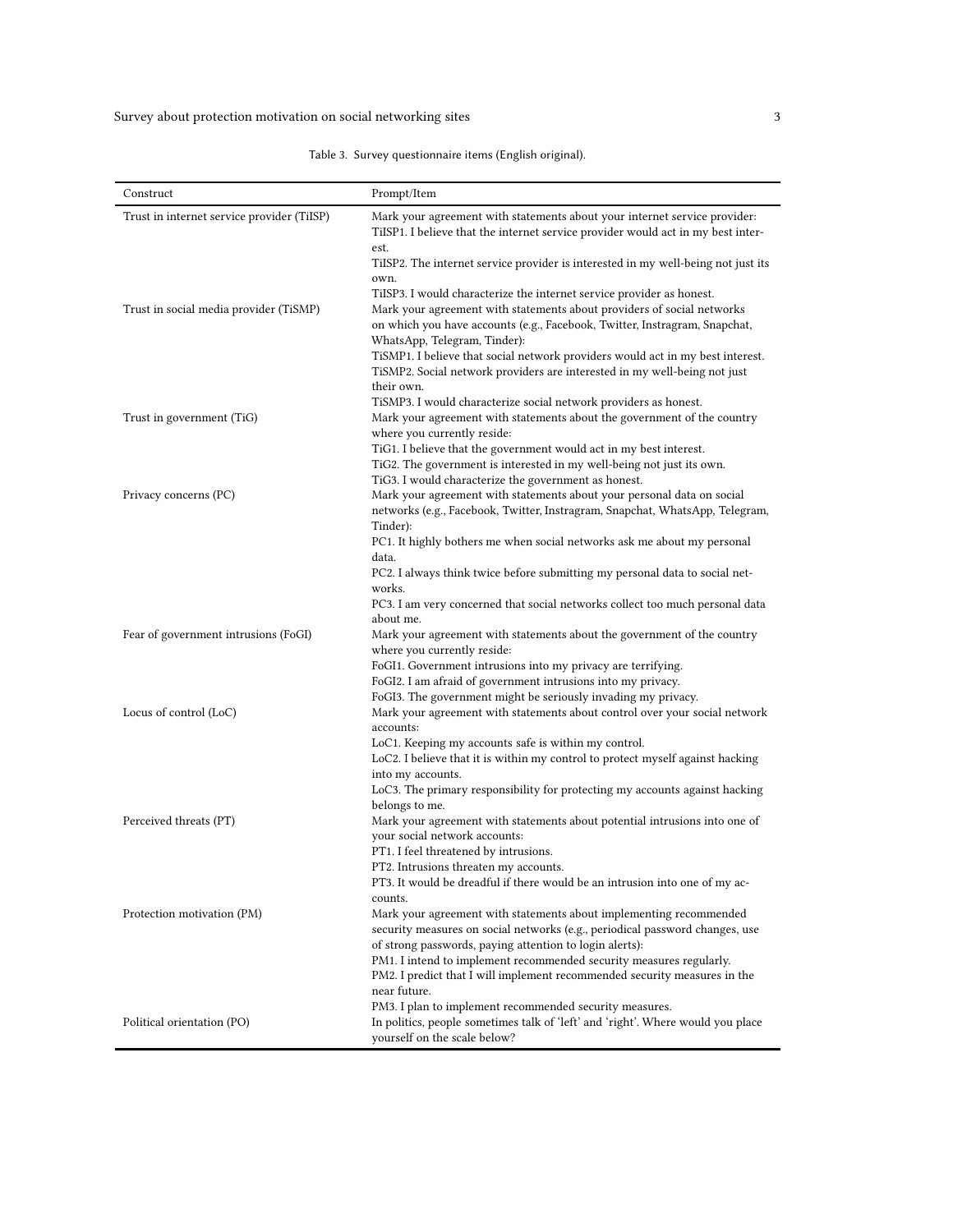<span id="page-3-0"></span>

| Construct                                  | Prompt/Item                                                                                                                                                                                                                                             |
|--------------------------------------------|---------------------------------------------------------------------------------------------------------------------------------------------------------------------------------------------------------------------------------------------------------|
| Trust in internet service provider (TiISP) | Označite svoje strinjanje s trditvami o ponudniku vaših internetnih storitev:<br>TiISP1. Verjamem, da ponudnik internetnih storitev deluje v mojem na-                                                                                                  |
|                                            | jboljšem interesu.                                                                                                                                                                                                                                      |
|                                            | TiISP2. Ponudnika internetnih storitev zanima tudi moja blaginja, ne le nje-                                                                                                                                                                            |
|                                            | gova.                                                                                                                                                                                                                                                   |
| Trust in social media provider (TiSMP)     | TiISP3. Ponudnika internetnih storitev bi opredelil kot poštenega.<br>Označite svoje strinjanje s trditvami o ponudnikih socialnih omrežij, na ka-<br>terih imate račune (npr. Facebook, Twitter, Instagram, Snapchat, Whats App,<br>Telegram, Tinder): |
|                                            | TiSMP1. Verjamem, da ponudniki socialnih omrežij delujejo v mojem na-                                                                                                                                                                                   |
|                                            | jboljšem interesu.                                                                                                                                                                                                                                      |
|                                            | TiSMP2. Ponudnike socialnih omrežij zanima tudi moja blaginja, ne le njihova.<br>TiSMP3. Ponudnike socialnih omrežij bi opredelil kot poštene.                                                                                                          |
| Trust in government (TiG)                  | Označite svoje strinjanje s trditvami o vladi države, v kateri trenutno bivate:                                                                                                                                                                         |
|                                            | TiG1. Verjamem, da vlada deluje v mojem najboljšem interesu.                                                                                                                                                                                            |
|                                            | TiG2. Vlado zanima tudi moja blaginja, ne le njena.                                                                                                                                                                                                     |
|                                            | TiG3. Vlado bi opredelil kot pošteno.                                                                                                                                                                                                                   |
| Privacy concerns (PC)                      | Označite svoje strinjanje s trditvami o vaših osebnih podatkih na socialnih                                                                                                                                                                             |
|                                            | omrežjih (npr. Facebook, Twitter, Instagram, Snapchat, Whats App, Telegram,<br>Tinder):                                                                                                                                                                 |
|                                            | PC1. Zelo me moti, ko me socialna omrežja sprašujejo po osebnih podatkih.                                                                                                                                                                               |
|                                            | PC2. Preden posredujem svoje osebne podatke socialnim omrežjem, vedno                                                                                                                                                                                   |
|                                            | premislim dvakrat.                                                                                                                                                                                                                                      |
|                                            | PC3. Zelo me skrbi, da socialna omrežja o meni zbirajo preveč osebnih po-<br>datkov.                                                                                                                                                                    |
| Fear of government intrusions (FoGI)       | Označite svoje strinjanje s trditvami o vladi države, v kateri trenutno bivate:<br>FoGI1. Možni vdori vlade v mojo zasebnost so zastrašujoči.                                                                                                           |
|                                            | FoGI2. Bojim se vdorov vlade v mojo zasebnost.                                                                                                                                                                                                          |
|                                            | FoGI3. Vlada lahko resno ogrozi mojo zasebnost.                                                                                                                                                                                                         |
| Locus of control (LoC)                     | Označite svoje strinjanje s trditvami o nadzoru nad vašimi računi na socialnih                                                                                                                                                                          |
|                                            | omrežjih:<br>LoC1. Varovanje mojih računov je pod mojim nadzorom.                                                                                                                                                                                       |
|                                            | LoC2. Verjamem, da je zaščita pred vdori v moje račune pod mojim nadzorom.                                                                                                                                                                              |
|                                            | LoC3. Primarna odgovornost za zaščito pred vdori v moje račune je moja.                                                                                                                                                                                 |
| Perceived threats (PT)                     | Označite svoje strinjanje s trditvami o morebitnih vdorih v katerega izmed                                                                                                                                                                              |
|                                            | vaših računov na socialnih omrežjih:                                                                                                                                                                                                                    |
|                                            | PT1. Zaradi vdorov se počutim ogroženega.                                                                                                                                                                                                               |
|                                            | PT2. Vdori ogrožajo moje račune.                                                                                                                                                                                                                        |
|                                            | PT3. Grozljivo bi bilo, če bi vdrli v katerega izmed mojih računov.                                                                                                                                                                                     |
| Protection motivation (PM)                 | Označite svoje strinjanje s trditvami o uporabi priporočenih varnostnih meha-                                                                                                                                                                           |
|                                            | nizmov na socialnih omrežjih (npr. redno spreminjanje gesel, uporaba močnih<br>gesel, posvečanje pozornosti opozorilom o prijavi na socialno omrežje):                                                                                                  |
|                                            | PM1. Redno nameravam uporabljati priporočene varnostne mehanizme.                                                                                                                                                                                       |
|                                            | PM2. Predvidevam, da bom v bližnji prihodnosti uporabljal priporočene                                                                                                                                                                                   |
|                                            | varnostne mehanizme.                                                                                                                                                                                                                                    |
|                                            | PM3. Načrtujem uporabo priporočenih varnostnih mehanizmov.                                                                                                                                                                                              |
| Political orientation (PO)                 | V politiki ljudje včasih govorijo o "levici" in "desnici". Kako bi se opredelili na<br>spodnji lestvici?                                                                                                                                                |

Table 4. Survey questionnaire items (Slovenian translation).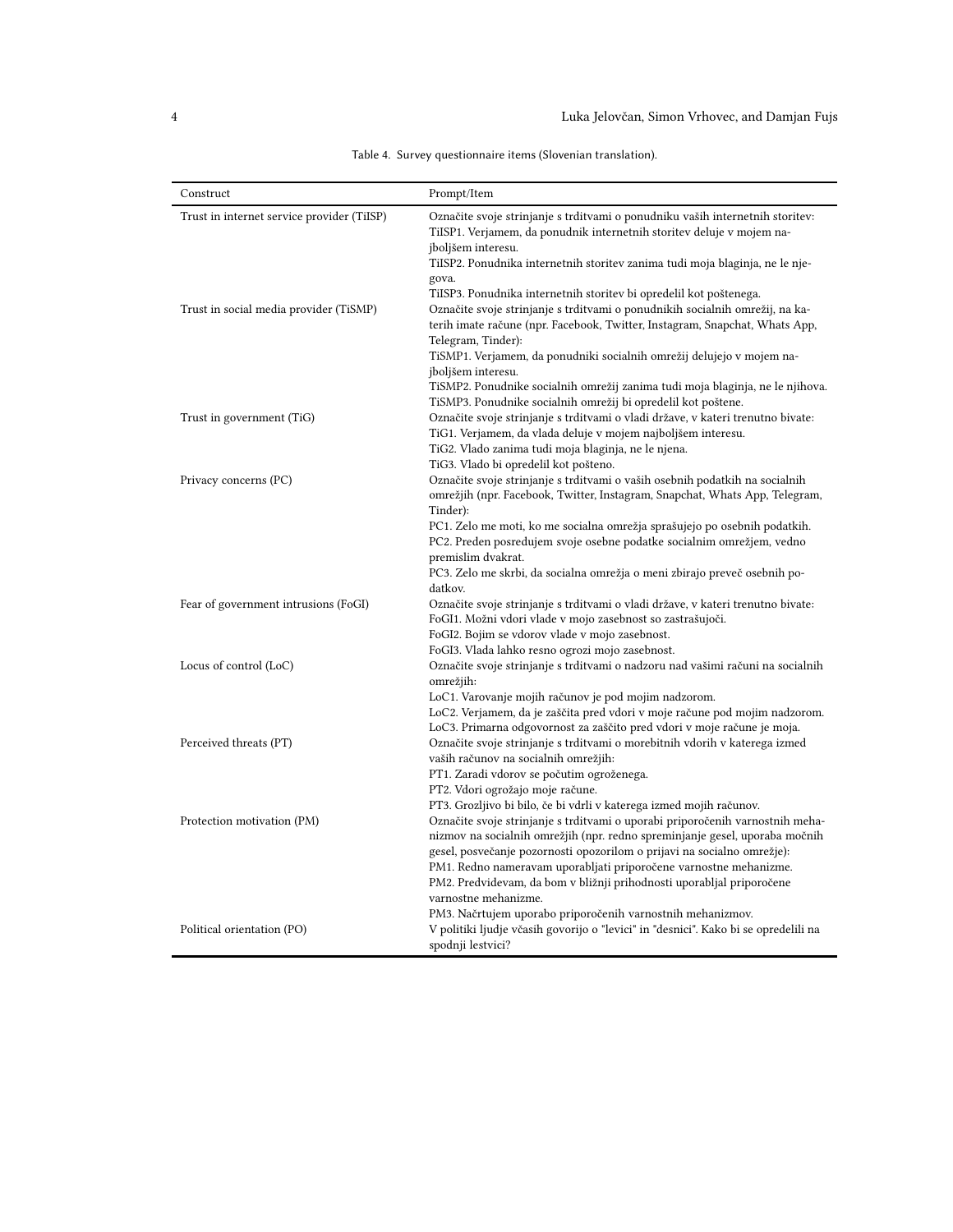<span id="page-4-0"></span>Survey about protection motivation on social networking sites 5  $\,$ 

| Score | English           | Slovenian            |
|-------|-------------------|----------------------|
|       | Strongly disagree | Močno se ne strinjam |
| 2     | Disagree          | Se ne strinjam       |
| 3     | Neutral           | Nevtralno            |
|       | Agree             | Se strinjam          |
| 5     | Strongly agree    | Močno se strinjam    |

Table 5. 5-point Likert scale.

| Table 6. 11-point political orientation scale. |  |
|------------------------------------------------|--|
|                                                |  |

<span id="page-4-1"></span>

| <b>Score</b>   | English          | Slovenian     |  |
|----------------|------------------|---------------|--|
| 1              | Completely left  | Skrajno levo  |  |
| $\overline{c}$ |                  |               |  |
| 3              |                  |               |  |
| 4              |                  |               |  |
| 5              |                  |               |  |
| 6              | Neutral          | Neopredeljen  |  |
| 7              |                  |               |  |
| 8              |                  |               |  |
| 9              |                  |               |  |
| 10             |                  |               |  |
| 11             | Completely right | Skrajno desno |  |

<span id="page-4-2"></span>The first page of the survey is presented in Table [7.](#page-4-2)

Table 7. The first page of the survey.

|                                                                  | Slovenian translation                                          |
|------------------------------------------------------------------|----------------------------------------------------------------|
| English original                                                 |                                                                |
| Social networks                                                  | Socialna omrežja                                               |
| Dear Sirs,                                                       | Spoštovani,                                                    |
| In front of you is a survey on the security of users on social   | pred vami je raziskava o varnosti uporabnikov na socialnih     |
| networks (e.g., Facebook, Twitter, Instagram, Snapchat, What-    | omrežjih (npr. Facebook, Twitter, Instagram, Snapchat, Whats   |
| sApp, Telegram, Tinder) conducted at the Faculty of Criminal     | App, Telegram, Tinder), ki jo izvajamo na Fakulteti za varnos- |
| Justice and Security at the University of Maribor. Estimated     | tne vede Univerze v Mariboru. Predviden čas izpolnjevanja      |
| time to complete the survey is 2-3 minutes.                      | ankete je 2-3 minute.                                          |
| Participation in the research is voluntary and anonymous         | Sodelovanje v raziskavi je prostovoljno in anonimno, podatki   |
| while the data will be used exclusively for research purposes.   | pa bodo uporabljeni izključno za raziskovalne namene.          |
| If you are taking the survey via a smartphone, note that each    | V kolikor anketo izpolnjujete preko pametnega telefona, bod-   |
| set has 3 questions. After selecting an answer, the next ques-   | ite pozorni na to, da ima vsak sklop 3 vprašanja. Ob izbiri    |
| tion in the set is automatically displayed. Tip: Turn the smart- | odgovora se samodejno prikaže naslednje vprašanje v sklopu.    |
| phone horizontally.                                              | Namig: Pametni telefon obrnite vodoravno.                      |
| Contact:                                                         | Kontakt:                                                       |
| Damjan Fujs (damjan.fujs@student.um.si)                          | Damjan Fujs (damjan.fujs@student.um.si)                        |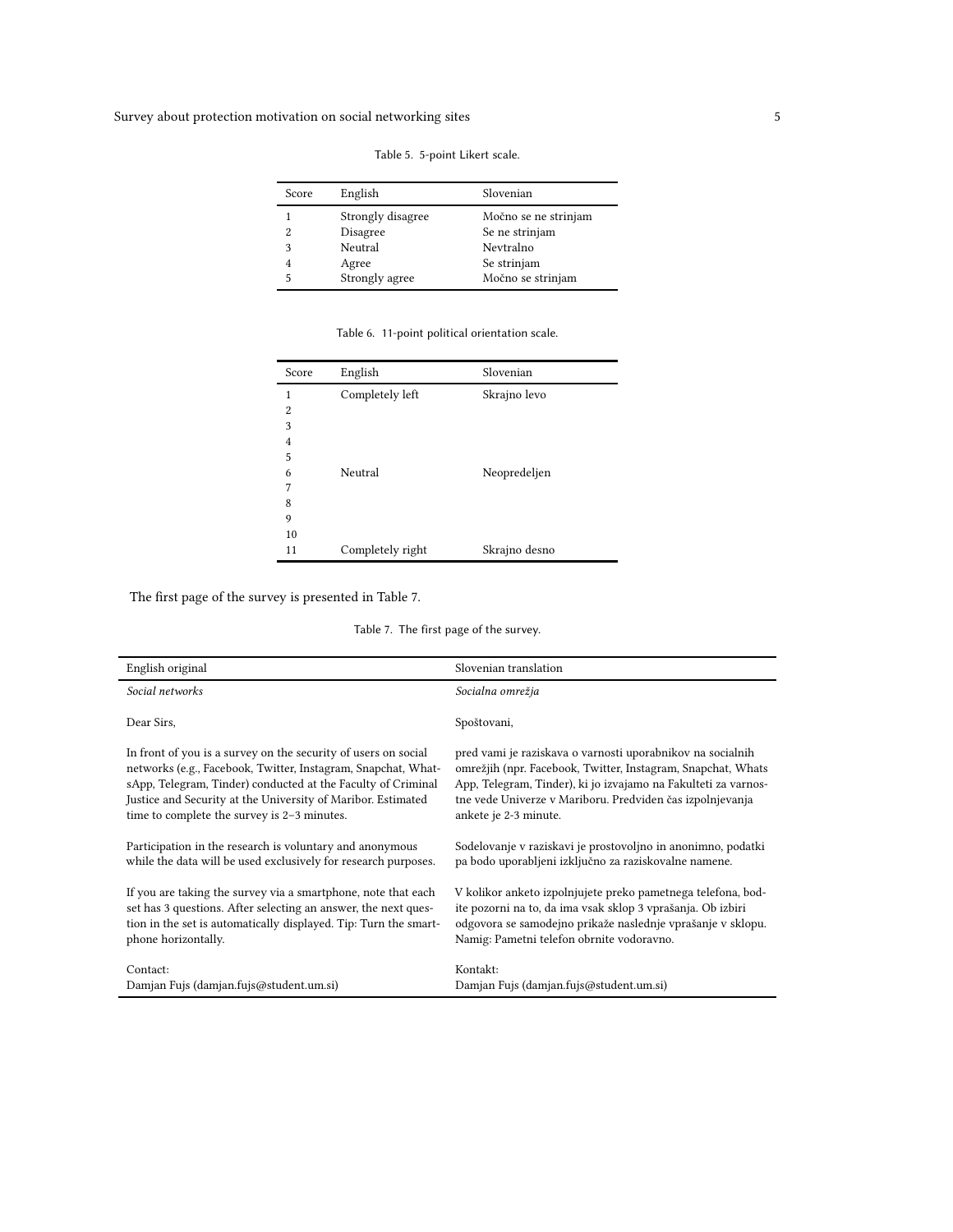# 3 RESULTS

## 3.1 Sample

<span id="page-5-0"></span>Demographic characteristics of the sample are presented in Table [8.](#page-5-0)

|  | Table 8. Demographic characteristics of the sample. |  |
|--|-----------------------------------------------------|--|
|  |                                                     |  |

| Characteristic    | Value                           | Frequency               |
|-------------------|---------------------------------|-------------------------|
| Gender            | $1 - Male$                      | 91                      |
|                   | 2 - Female                      | 176                     |
|                   | Missing                         | 22                      |
| Age               | 18                              | $\mathbf{1}$            |
|                   | 19                              | 35                      |
|                   | 20                              | 32                      |
|                   | 21                              | 33                      |
|                   | 22                              | 36                      |
|                   | 23                              | 34                      |
|                   | 24                              | 23                      |
|                   | 25                              | 26                      |
|                   | 26                              | $\overline{4}$          |
|                   | 27                              | $\overline{\mathbf{4}}$ |
|                   | 28                              | $\overline{2}$          |
|                   | 29                              | 5                       |
|                   | 30                              | 5                       |
|                   | 31                              | $\overline{c}$          |
|                   | 32                              | 3                       |
|                   | 33                              | $\mathbf 1$             |
|                   | 34                              | $\mathbf{1}$            |
|                   | 35                              | 4                       |
|                   | 36                              | $\overline{c}$          |
|                   | 37                              | 3                       |
|                   | 38                              | $\overline{c}$          |
|                   | 40                              | 3                       |
|                   | 42                              | 2                       |
|                   | 43                              | $\mathbf 1$             |
|                   | 44                              | $\mathbf{1}$            |
|                   | 49                              | 1                       |
|                   | 53                              | $\mathbf{1}$            |
|                   | Missing                         | 22                      |
| Formal education  | 1 - Less than Bachelor's degree | 145                     |
|                   | 2 - Bachelor's degree           | 91                      |
|                   | 3 - Master's degree             | 25                      |
|                   | $4 - PhD$                       | $\overline{4}$          |
|                   | Missing                         | 24                      |
| Employment status | $1 - Student$                   | 216                     |
|                   | 2 - Employed                    | 41                      |
|                   | 3 - Unemployed                  | 8                       |
|                   | Missing                         | 24                      |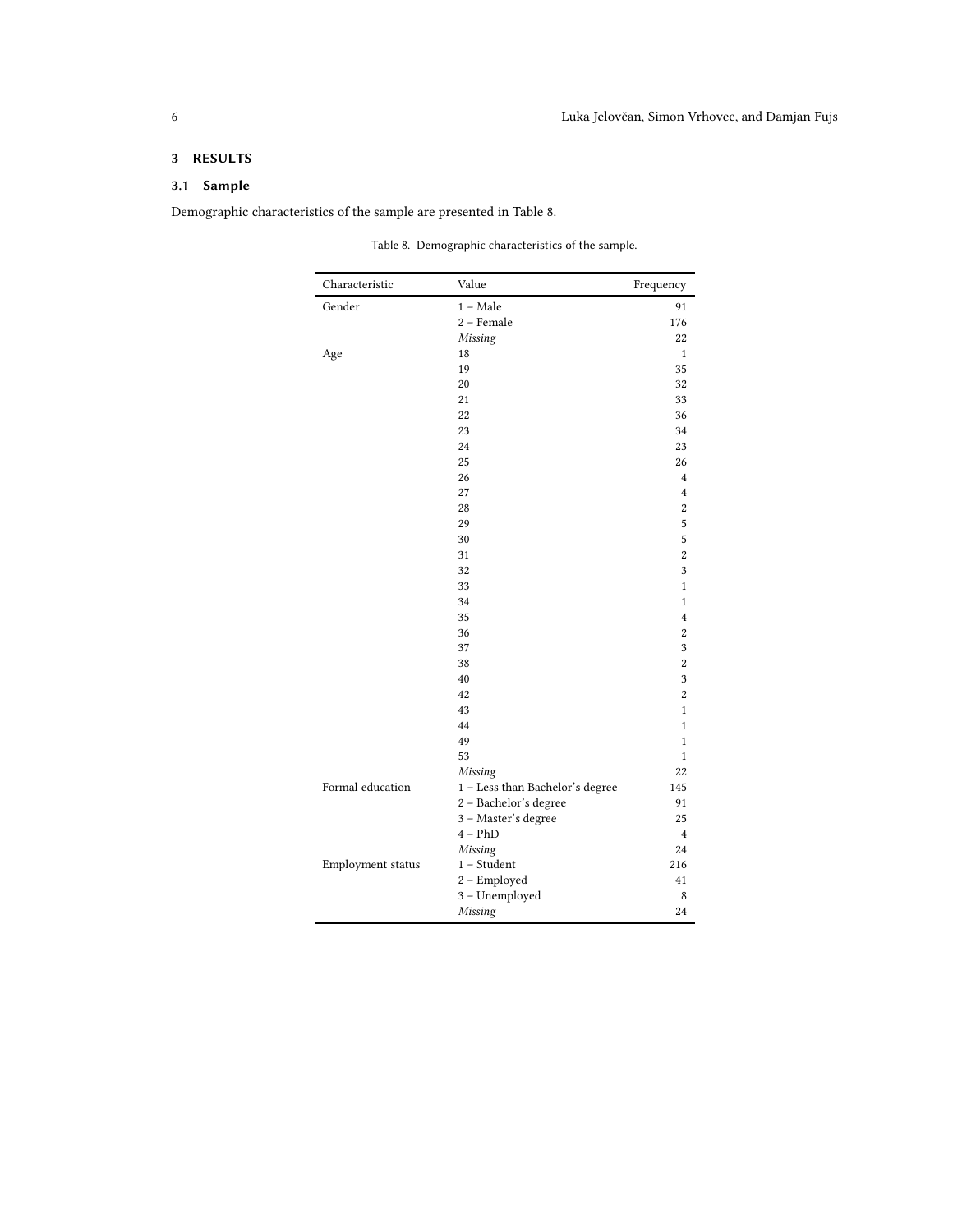## 3.2 Frequencies

<span id="page-6-0"></span>Frequencies of most used social media are presented in Table [9.](#page-6-0)

Table 9. Frequencies of most used social media.

| Most used social media | Frequency |
|------------------------|-----------|
| 1 – Facebook           | 146       |
| 2 - WhatsApp           | 2         |
| 7 - Instagram          | 80        |
| 8 – Twitter            | 6         |
| $9 - Google+$          | 3         |
| $11 -$ Viber           | 7         |
| 12 – Shina Weibo       | 1         |
| 13 - Snapchat          | 9         |
| 15 – Pinterest         | 1         |
| 16 - LinkedIn          | 1         |
| 17 - Telegram          | 1         |
| 18 – Reddit            | 4         |
| 23 – Other: Youtube    | 1         |
| Missing                | 27        |

<span id="page-6-1"></span>Political orientation of the sample is presented in Table [10.](#page-6-1)

Table 10. Political orientation of the sample.

| Political orientation | Frequency |
|-----------------------|-----------|
| 1                     | 8         |
| 2                     | 5         |
| 3                     | 12        |
| 4                     | 22        |
| 5                     | 21        |
| 6                     | 165       |
| 7                     | 8         |
| 8                     | 15        |
| 9                     | 8         |
| 10                    | 0         |
| 11                    | 3         |
| Missing               | 22        |